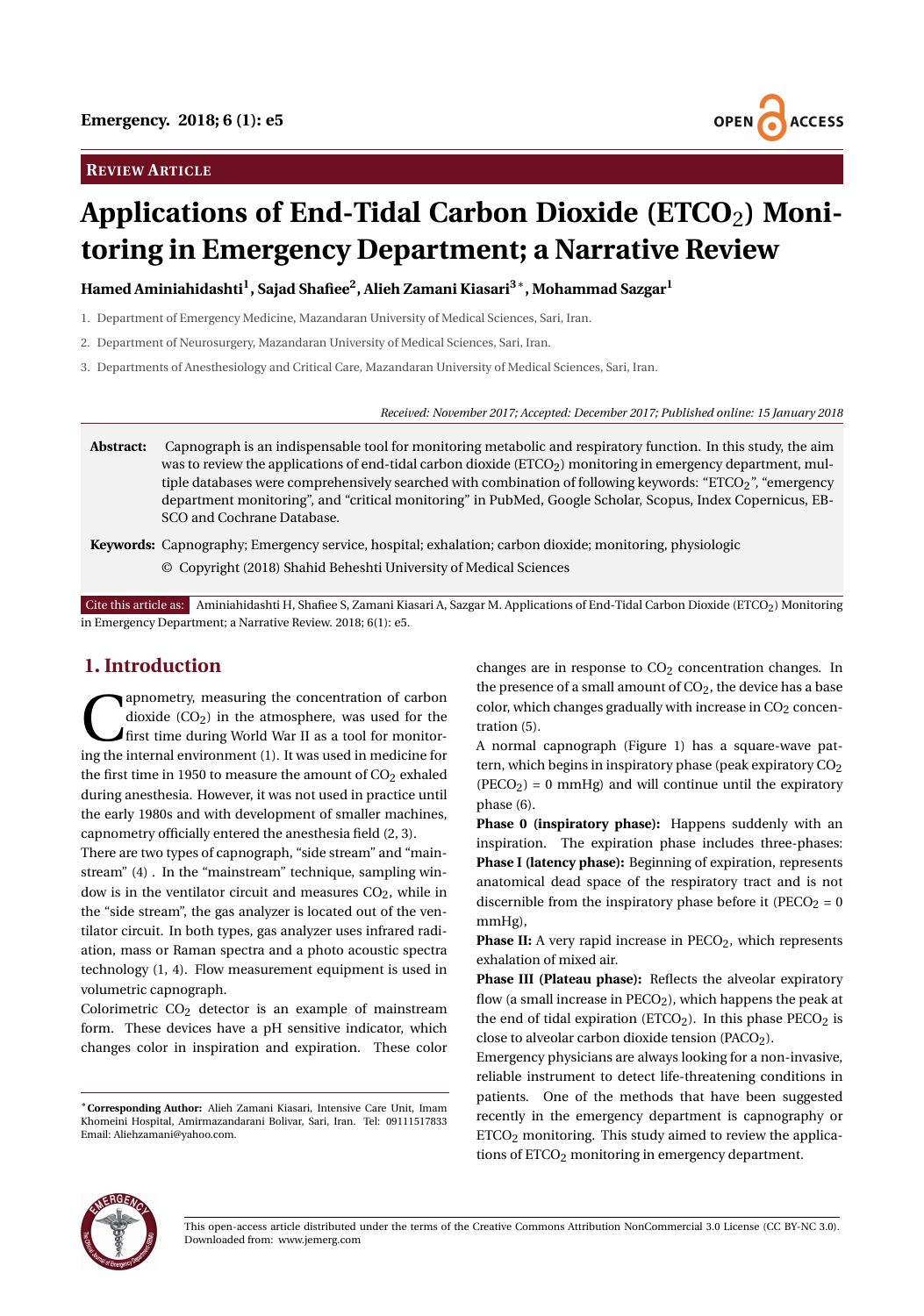# **2. Evidence Acquisition**

A review of the literature was performed in November 2017 to find all previously published articles that included ETCO<sub>2</sub> application in the emergency department. The review was done in multiple electronic databases (PubMed, Google Scholar, Scopus, Index Copernicus, EBSCO and Cochrane Database) using key words including  $ETCO<sub>2</sub>$ , emergency department monitoring, and critical monitoring, searching for articles published between 1966 and 2017. In addition, all references cited in these studies were searched for the keywords. All clinical trials, case reports, case series and meta-analyses were reviewed regarding their content. In the initial search, 386 articles were found and 65 articles were eligible to be included in this review.

# **3. ETCO**<sup>2</sup> **Applications**

## *3.1. Cardio Pulmonary Resuscitation (CPR)*

ETCO2 concentration is a reliable index of effective heart compression during CPR, which is associated with cardiac output (7, 8). The first sign of the return of spontaneous circulation (ROSC) during CPR is increase in  $ETCO<sub>2</sub>$ , therefore monitoring of  $ETCO<sub>2</sub>$  provides very useful information to guide treatment during CPR  $(8-10)$ . ETCO<sub>2</sub> is a reliable indicator with a high prognostic value in determining the CPR outcome (11, 12) . Studies have shown that in patients who had ETCO<sub>2</sub> of 10 mmHg or less, cardiac arrest was associated with death (13, 14). After 20 minutes of CPR, death occurs if  $ETCO<sub>2</sub>$  is consistently below 10 mmHg, with 100% sensitivity and specificity (15).  $ETco<sub>2</sub>$  is more sensitive than cerebral oxygen saturations (rSO<sub>2</sub>) in ROSC prediction (16).

## *3.2. Airway assessment*

Confirmation of endotracheal intubation is vital in airway management in the emergency department, while there is no definitive diagnostic tool to verify correct intubation in emergency rooms (17). Recently, capnography was used as the gold standard for confirming the correct location of the endotracheal tube (18, 19). Colorimetric  $ETCO<sub>2</sub>$  is a safe, reliable, simple and portable tool to determine the proper placement of endotracheal tube in patients with stable hemodynamic and it is very useful when a capnograph is not available (20) . However, when patients have a bag or mask ventilation or consume carbonated beverages or antacids it can cause a false positive result, yet it usually indicates the true result after 6 breaths (21). The use of sodium bicarbonate leads to a higher level of  $ETCO<sub>2</sub>$  for 5 to 10 minutes (22). During a cardiac arrest, which leads to decrease in tissuepulmonary  $CO<sub>2</sub>$  transportation, capnography can show a correct intubation as a wrong one (false negative)(23).



Figure 1: Diagram of a normal capnogram that includes the inspiratory and expiratory phase.

#### *3.3. Procedural sedation and analgesia*

Capnography is an effective method to diagnose early respiratory depression and airway disorders, especially during sedation, leading to a reduction in serious complications (23, 24). Capnography provided more safety in monitoring patients during sedation. Oxygen prescription does not have an effect on respiratory function parameters evaluated by capnography (25). It shows impaired airway function sooner than any other device, 5 to 240 seconds earlier than pulse oximetry (26, 27). Capnography is more sensitive than clinical evaluation in diagnosis of respiratory dysfunction, for instance, in many cases where apnea was experienced during sedation, doctors at the bedside did not recognize the apnea but capnography could identify it (28).

#### *3.4. Pulmonary disease*

#### **3.4.1. Obstructive pulmonary disease**

In obstructive airway diseases, hypoventilation can cause shortness of breath and hypercarbia (29). There is a relationship between  $ETCO<sub>2</sub>$  and partial arterial carbon dioxide (PaCO<sub>2</sub>) in patients with acute asthma in the emergency department (30, 31). Capnography is dynamic monitoring of patients with acute respiratory distress conditions such as asthma, chronic obstructive pulmonary disease (COPD), bronchiolitis, and heart failure (32). Bronchospasm is associated with a prolonged expiratory phase (E1, E2, E3) in capnogram (Figure 1) in patients with obstructive diseases such as COPD (32, 33). Changes in  $ETCO<sub>2</sub>$  and expiratory phase slope correlated with (E1, E2, E3) forced expiratory volume in 1 second (FEV1) and Peak expiratory flow rate (PEFR) (32, 34). ETCO<sub>2</sub> is an indispensable tool in assessing the severity of obstructive respiratory disease in the emergency department. ETCO<sub>2</sub> is higher in patients with COPD exacerbation who are admitted to the hospital compared to those who are discharged from the emergency department (35).

### **3.4.2. Pulmonary embolism**

In thromboembolism,  $ETCO<sub>2</sub>$  is significantly lower than nor-

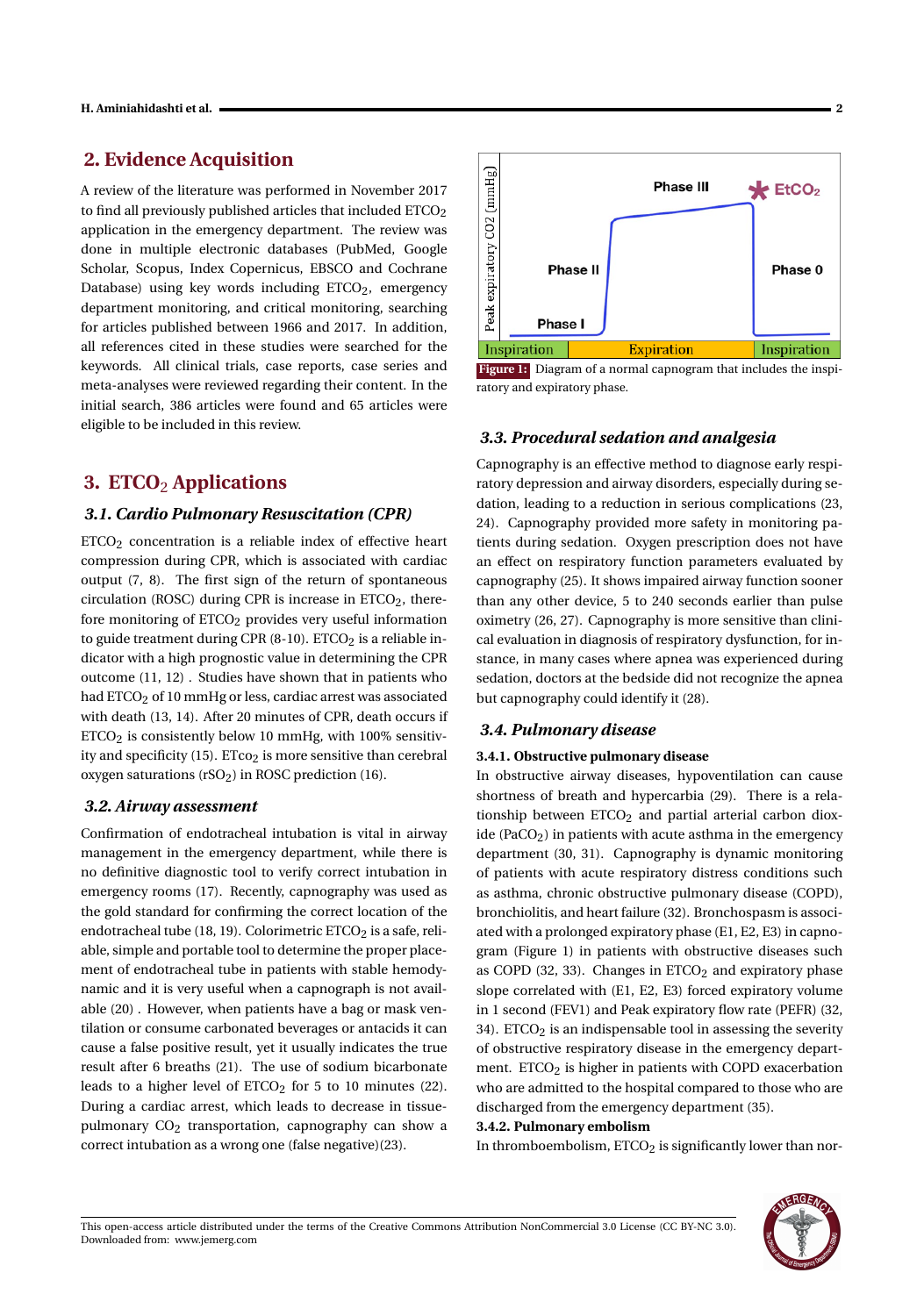mal due to the reduction of pulmonary perfusion and increased alveolar dead space that reduces the amount of CO<sub>2</sub> exhaled from the lungs, so venous carbon dioxide pressure  $(PvCO<sub>2</sub>)$  increases and all of these changes lead to an increase in arterial  $CO_2$ -ETCO<sub>2</sub> gradient (36). This helps in correctly diagnosing pulmonary embolism, especially silent pulmonary embolism (37). Volumetric capnography is used for monitoring of thrombolysis in large pulmonary embolism (38). The average value of  $ETCO<sub>2</sub>$  and decrease in PCO<sub>2</sub> / PO<sub>2</sub> pressure for 30 seconds correlates with clinical probability or rule out of pulmonary embolism (39).

## *3.5. Heart failure*

Rapid differentiation of heart failure as the cause of dyspnea from other respiratory causes, is very important for choosing an appropriate therapy (40). Sometimes distinguishing COPD / asthma exacerbation and acute heart failure is very difficult, especially when both exist together, and treatment decisions in this situation are very complex  $(41)$ . ETCO<sub>2</sub> in patients with cardiac causes is markedly different from patients with respiratory distress due to obstructive causes.  $ETC0<sub>2</sub>$  level > 37 mmHg was not observed in any patient with heart failure, although  $ETCO<sub>2</sub>$  level > 37 mmHg has a slight sensitivity for diagnosis of COPD / asthma (42, 43). ETCO2 level during cardiopulmonary exercise testing in patients with heart failure has high prognostic value for cardiac events (44, 45). N-Terminal Pro- brain Natriuretic Peptide on the side of quantitative capnography is very useful in early diagnosis and treatment of patients with acute dyspnea (respiratory or cardiac causes) in emergency departments. The widespread use of quantitative capnography can be beneficial in everyday work for emergency physicians (46).

#### *3.6. Shock*

Hypotensive shock is a clinical feature for many diseases and is related to high mortality rate in emergency departments. Emergency physicians continuously strive to find new ways to diagnose early-stage shock to start treatment as soon as possible (47). Capnography is considered as a simple and non-invasive method to detect and estimate shock intensity in the early stage  $(48, 49)$ . ETCO<sub>2</sub> is known to be decreased in volume-related hypotensive states (50).  $ETCO<sub>2</sub>$  has a correlation with blood pressure, serum lactate and base excess. In early-stage shock that is linked to reduced cardiac output, the amount of  $ETCO<sub>2</sub>$  significantly decreases. This is due to decreased blood flow in the pulmonary artery during the cardiac output reduction, which disrupts ventilation perfusion ratio. With increase in shunt  $ETCO<sub>2</sub>$  level decreases, while PaCO<sub>2</sub> does not change (51, 52). With decrease in blood pressure, ETCO<sub>2</sub> drops and PaCO<sub>2</sub>-ETCO<sub>2</sub> gradient increases (53, 54). There is a correlation between the amount of dehydration and the amount of sodium bicarbonate and ETCO<sub>2</sub>, and

 $ETCO<sub>2</sub>$  can be used as a simple and non-invasive indicator for determination of dehydration (55).

#### *3.7. Metabolic disorder*

Carbon dioxide  $(CO<sub>2</sub>)$  is one of the final products of metabolism and is transferred to lungs through the blood circulation and transmitted through respiratory system, so exhaling  $CO<sub>2</sub>$  reflects the body's metabolic status (56, 57).  $ETCO<sub>2</sub>$  is a fast, inexpensive and non-invasive indicator to estimate the amount of HCO<sub>3</sub>- bicarbonate and PaCO<sub>2</sub> in emergency and critical situations (58). Due to the direct connection between  $ETCO<sub>2</sub>$  and  $HCO<sub>3</sub>$ ,  $ETCO<sub>2</sub>$  is a predictor of metabolic acidosis and mortality, so capnograph as a screening tool for metabolic acidosis is very useful in the emergency department  $(59)$ . ETCO<sub>2</sub> can be recommended as a noninvasive method for determination of metabolic acidosis and can be used to detect early metabolic acidosis in patients with spontaneous breathing, however, ABG should be used as the gold standard for diagnosis and management of treatment (60).

#### **3.7.1. Diabetic keto acidosis (DKA)**

Patients with diabetes mellitus are at increased risk of major and disabling complications, one of the most important of which is DKA (61). The Direct linear relationship between  $ETCO<sub>2</sub>$  and  $HCO<sub>3</sub>$  is useful in prediction of acidosis. It was shown that there is no DKA diagnosis when  $ETCO<sub>2</sub> > 36$ , and there is DKA diagnosis when  $ETCO<sub>2</sub> \ge 29$ .  $ETCO<sub>2</sub>$  30 to 35 is considered as the cut –point, so it is clinically useful in diagnosis of acidosis  $(62, 63)$ . In addition, a low PaCO<sub>2</sub> level is correlated with increased risk of cerebral edema in children with DKA (64). Thus, according to the relationship between  $ETCO<sub>2</sub>$  and PaCO<sub>2</sub>, capnography can be used to identify individuals with high risk of cerebral edema (62). When the patient's glucose is above 550 mg/dl,  $ETCO<sub>2</sub>$  is a useful tool to rule out the DKA (65).

#### **3.7.2. Gastroenteritis**

Among children with diarrhea and vomiting,  $ETCO<sub>2</sub>$  is independently correlated with serum HCO<sub>3</sub> concentration. This is a non-invasive index for measuring the severity of acidosis in patients with gastroenteritis  $(66)$ . ETCO<sub>2</sub> can be used to estimate  $HCO<sub>3</sub>$  in many emergency situations(58).

#### *3.8. Trauma*

End-tidal carbon dioxide cannot be used to rule out severe injury in patients meeting the criteria for trauma care.  $ETCO<sub>2</sub> \ge 30$  mmHg may be associated with increased risk of traumatic severe injury (67). There is a reverse relationship between pre-hospital  $ETCO<sub>2</sub>$  and traumatic mortality rates, so ETCO<sub>2</sub> can be used to improve triage and also helps the emergency medical service staff in planning for the transfer of patients to the appropriate trauma center (68). Low ETCO2 has a strong association with shock in patients with

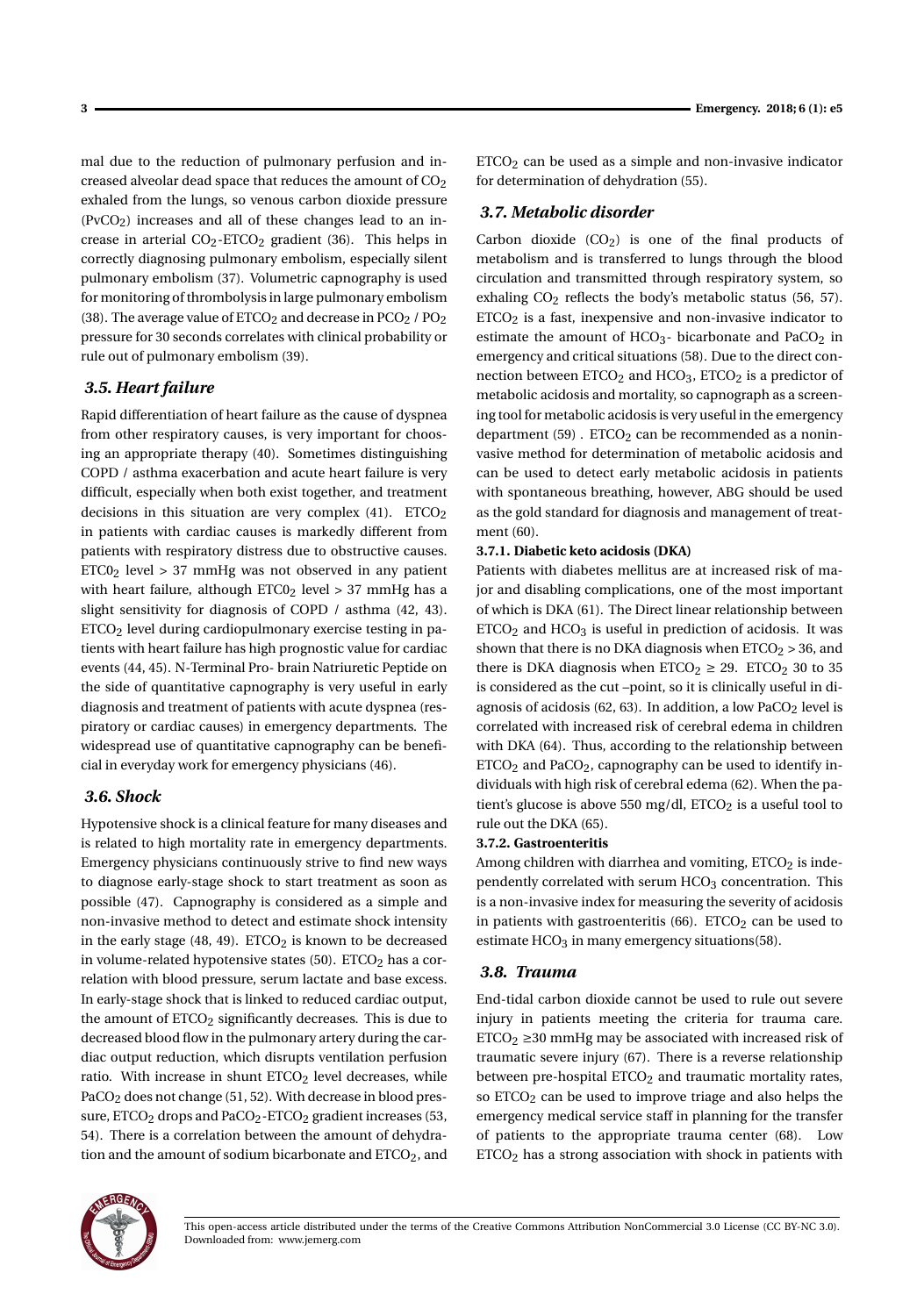trauma and suggests the severity of the patient's condition in the first 6 hours of admission (69).

# **4. Conclusion:**

 $ETCO<sub>2</sub>$  is used in the emergency department as an indicator for measurement in many clinical situations. Capnography is a non-invasive and accurate method to measure  $ETCO<sub>2</sub>$  and can help emergency physicians in some critical situations. Although this is not used in many emergency situations and it is not used routinely in the emergency department, its application is increasing in many emergency situations, such as patients undergoing mechanical ventilation, procedural sedation and analgesia, pulmonary disease, heat failure, shock, metabolic disorder and trauma. This means that capnography must be considered as an essential tool in emergency department, however, more researches are needed to evaluate its application in specific clinical conditions and diseases.

# **5. Appendix**

## *5.1. Acknowledgements*

None.

## *5.2. Author's Contributions*

Conception and design, collection of data and writing of the manuscript: Hamed Aminiahidashti; Conception and design, and data interpretation: Mohammad Sazgar and Sajad Shafiee; Conception and design, and critical revision of the manuscript: Alieh Zamani Kiasari.

## *5.3. Funding Support*

None.

# *5.4. Conflict of Interest*

We declare no conflict of interest with any financial organization regarding the material discussed in the manuscript.

# **References**

- 1. O'Flaherty. Capnography: principles and practice. London: BMJ Publishing Group. 1994.
- 2. Smalhout B KZ. An atlas of capnography. Amsterdam: Kerchebosch-Zeist,. 1981.
- 3. M W. Respiratory monitoring: a ten year perspective. J Clin Monit. 1990;6:217-25.
- 4. Block FE Jr MJ. Sidestream versus mainstream carbon dioxide analyzers. J Clin Monit. 1992;8(2):139-41.
- 5. Garey DM WR, Rich W, Heldt G, Leone T, Finer NN. T idal volume threshold for colorimetric carbon dioxide

detectors available for use in neonates. Pediatrics ; 1. 2008;21(6):1524-7.

- 6. Berengo A C. Single-breath analysis of carbon dioxide concentration records. J Appl Physiol. 1961;16:522-30.
- 7. Falk JL RE, Weil MH. End-tidal carbon dioxide concentration during cardiopulmonary resuscitation. N Engl7 Med 1989;318:607-11.
- 8. Garnett AR OJ, Gonzalez ER, Johnson EB. End-tidal carbon dioxide monitoring during cardiopulmonary resuscitation. JAMA. 1987;257:512-5.
- 9. Ahrens T ea. End-tidal carbon dioxide measurements as a prognostic indicator of outcome in cardiac arrest Am J Crit Care. 2001;10:391-8.
- 10. Ornato JP GE, Garnett AR, Levine RL, McClung BK. Effect of cardiopulmonary resuscitation compression rate on end-tidal carbon dioxide concentration and arterial pressure in man. Crit Care Med. 1988;16:241-5.
- 11. Cantineau JP ea. End-tidal carbon dioxide during cardiopulmonary resuscitation in humans presenting mostly with asystole: A predictor of outcome. Crit Care Med. 1996;24:791-6.
- 12. Pokorna M AM, Necas E. End tidal CO2 monitoring in condition of constant ventilation: a useful guide during advanced cardiac life support. Prague Med Rep. 2006;107 (3):317-26.
- 13. Callaham M BC. Prediction of outcome of cardiopulmonary resuscitation from end-tidal carbon dioxide concentration. Crit Care Med. 1990;18:358-62.
- 14. Cantineau JP MP, Lambert Y, Sorkine M, Bertrand C, Duvaldestin P. Effect of epinephrine on end-tidal carbon dioxide pressure during prehospital cardiopulmonary resuscitation. Am J Emerg Med. 1994;12:267- 70.
- 15. Levine RL WM, Miller CC. End-tidal carbon dioxide and outcome of out-of-hospital cardiac arrest. N Engl J Med. 1997;337:301-6.
- 16. Cournoyer A, Iseppon M, Chauny JM, Denault A, Cossette S, Notebaert E. Near-infrared Spectroscopy Monitoring During Cardiac Arrest: A Systematic Review and Meta-analysis. Academic Emergency Medicine. 2016;23(8):851-62.
- 17. Ma G DD, Schmitt J, Vilke GM, Chan TC, Hayden SR. the sensitivity and specificity of transcricothyroid ultrasonography to confirm endotracheal tube placement in a cadaver model. J Emerg Med. 2007 32(4):405-7.
- 18. Turle S SP, Nicholson S, Callaghan T, Shepherd SJ. Availability and use of capnography for in-hospital cardiac arrests in the United Kingdom. Resuscitation. 2015 94:80-4.
- 19. S G. Comparison of three different methods to confirm tracheal tube placement in emergency intubation. Intensive Care Med. 2002;28:701-4.
- 20. Goldberg JS RP, Zehnder JL, Sladen RN. Colorimetric endtidal carbon dioxide monitoring for tracheal intubation.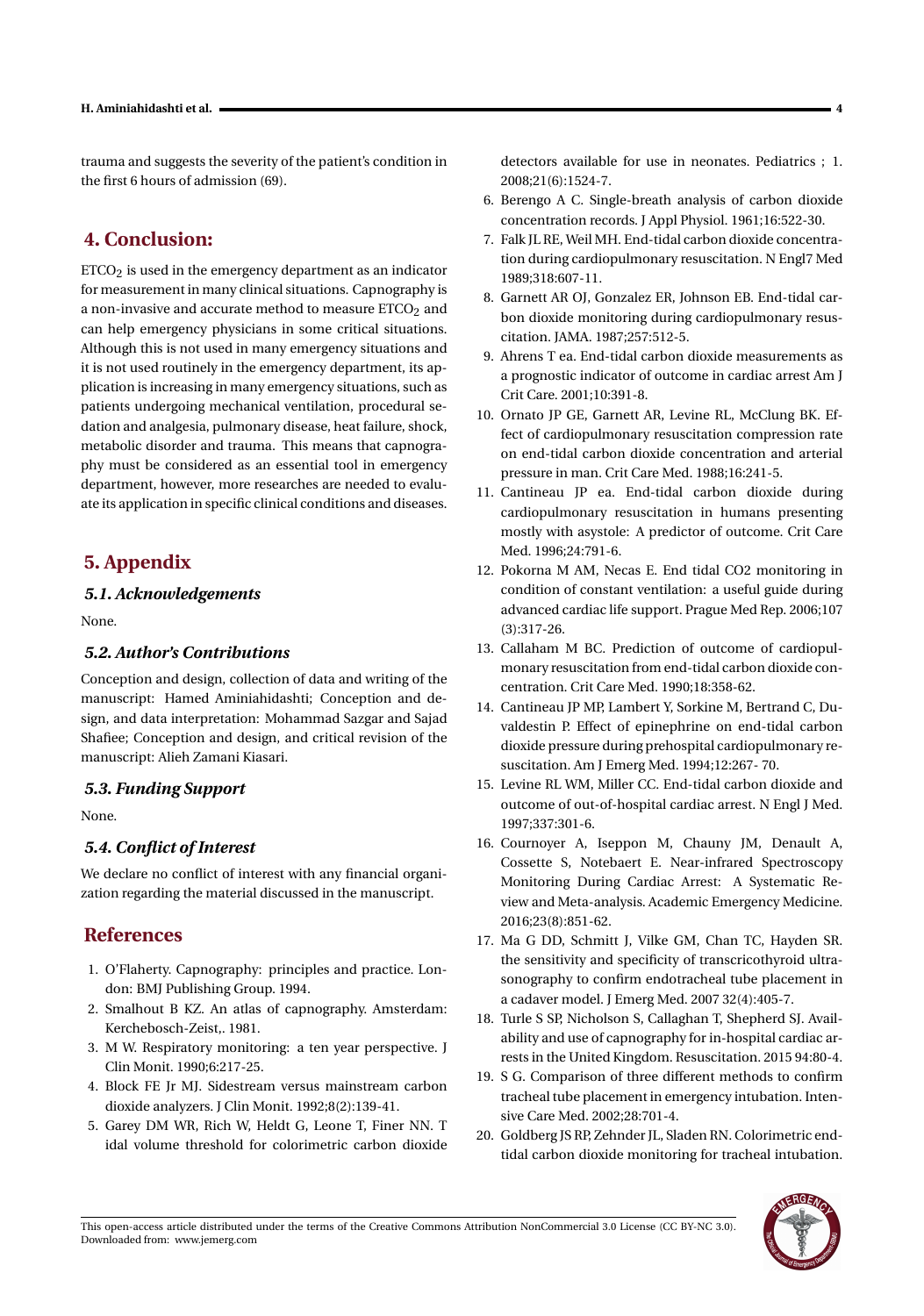Anesth Analg. 1990 70(2):191-4.

- 21. Garnett AR GC, Gervin AS. Capnographic waveforms in esophageal intubation: Effect of carbonated beverages. Ann Emerg Med. 1989;18:387-90.
- 22. Okamoto H HS, Kawasaki T, Okuyama T, Takahashi S. Changes in end-tidal carbon dioxide tension following sodium bicarbonate administration: Correlation with cardiac output and haemoglobin concentration. Acta Anaesthesiol Scand 1995;39:79-84.
- 23. B K. Capnography as a rapid assessment and triage tool for chemical terrorism. Pediatr Emerg Care. 2005;21:493- 7.
- 24. Adams L BS, Spurlock D Jr. Capnography (ETCO2), respiratory depression, and nursing interventions in moderately sedated adults undergoing transesophageal echocardiography (TEE). J Perianesth Nurs. 2015 30(1):14-22.
- 25. Mora Capin A MNC, Lopez Lopez R, Maranon Pardillo R. Usefulness of capnography for monitoring sedoanalgesia: influence of oxygen on the parameters monitored. An Pediatr (Barc). 2014;80(1):41-6.
- 26. Burton JH HJ, Germann CA, Dillon DC. Does endtidal carbon dioxide monitoring detect respiratory events prior to current sedation monitoring practices? Acad Emerg Med. 2006;13(500-504).
- 27. Deitch K MJ, Chudnofsky CR, Dominici P, Latta D. Does end tidal CO2 monitoring during emergency department procedural sedation and analgesia with propofol decrease the incidence of hypoxic events? A randomized, controlled trial. Ann Emerg Med. 2010;55(258-264).
- 28. Soto RG FE, Vila H Jr, Miguel RV. Capnography accurately detects apnea during monitored anesthesia care. Anesth Analg. 2004;99:379-82.
- 29. Hawkins NM PM, Pardeep SJ, et al. Heart failure and chronic obstructive pulmonary disease: diagnostic pitfalls and epidemiology. Eur J Heart Failure. 2009;11:130- 9.
- 30. Corbo J BP, Lahn M, et al. Concordance between capnography and arterial blood gas measurements of carbon dioxide in acute asthma. Ann Emerg Med. 2005;46(323- 327).
- 31. Cinar O AY, Arziman I, et al. Can mainstream end-tidal carbon dioxide measurement accurately predict the arterial carbon dioxide level of patients with acute dyspnea in ED. Am J Emerg Med. 2012;30(358-361).
- 32. Krauss B ea. Capnogram shape in obstructive lung disease. Anesth Analg. 2005;100:884-8.
- 33. Krauss B HD. Capnography for procedural sedation and analgesia in the emergency department. Ann Emerg Med. 2007;50:172-81.
- 34. Yaron M PP, Hutsinpiller M, Cairns CB. Utility of the expiratory capnogram in the assessment of bronchospasm.

Ann Emerg Med. 1996;28:403-7.

- 35. Dogan NO SA, Gunaydin GP, Icme F, Celik GK, Kavakli HS, Temrel TA. T. he accuracy of mainstream end-tidal carbon dioxide levels to predict the severity of chronic obstructive pulmonary disease exacerbations presented to the ED. Am J Emerg Med. 2014 32(5):408-11.
- 36. Anderson C T BPH. Carbon dioxide kinetics and capnography during critical care. Crit Care Med. 2000;4:207-15.
- 37. Taniguchi S IK, Sakaguchi Y. et al. Capnometry as a tool to unmask silent pulmonary embolism. Tohoku J Exp Med. 1997;183(4):263-71.
- 38. Verschuren F HE, Clause D, Roeseler J, Thys F, Meert P, Marion E, El Gariani A, Col J, Reynaert M, Liistro G. Volumetric capnography as a bedside monitoring of thrombolysis in major pulmonary embolism. Intensive Care Med. 2004 30(11):2129-32.
- 39. Kline JA HM. Measurement of expired carbon dioxide, oxygen and volume in conjunction with pretest probability estimation as a method to diagnose and exclude pulmonary venous thromboembolism. Clin Physiol Funct Imaging. 2006 26(4):212-9.
- 40. Stiell IG SD, Field B, Nesbitt LP, Munkley D, Maloney J, Dreyer J, Toohey LL, Campeau T, Dagnone E, Lyver M, Wells GA. OPALS Study Group. Advanced life support for out-of-hospital respiratory distress. N Engl J Med. 2007;356(21):2156-64.
- 41. Macchia A MS, Romero M, D'Ettorre A, Tognoni G. The prognostic influence of chronic obstructive pulmonary disease in patients hospitalised for chronic heart failure. Eur J Heart Fail. 2007;9(9):942-8.
- 42. Brown LH GJ, Seim RH. Can quantitative capnometry differentiate between cardiac and obstructive causes of respiratory distress? Chest. 1998;113(2):323-6.
- 43. Grmec Åă GM, Klemen P, Cander D. Utility of the quantitative capnometry (QC) and rapid bedside test for Nterminal pro-brain natriuretic peptide (pro-BNP) in the evaluation of respiratory distress in prehospital setting preliminary results. J Emerg Med. 2007;33(3):322.
- 44. Arena R GM, Myers J. Prognostic value of end-tidal carbon dioxide during exercise testing in heart failure. Int J Cardiol. 2007;117(1):103-8.
- 45. Arena R GM, Myers J, Chase P, Bensimhon D, Cahalin LP, Peberdy MA, Ashley E, West E, Forman. Prognostic value of capnography during rest and exercise in patients with heart failure. Congest Heart Fail. 2012;18(6):230-307.
- 46. Klemen P GM, Grmec S. Combination of quantitative capnometry, N-terminal pro-brain natriuretic peptide, and clinical assessment in differentiating acute heart failure from pulmonary disease as cause of acute dyspnea in pre-hospital emergency setting: study of diagnostic accuracy. Croat Med J. 2009 50(2):133-42.
- 47. Emanuel RM P, Bryant Nguyenn H. A Comprehensive



This open-access article distributed under the terms of the Creative Commons Attribution NonCommercial 3.0 License (CC BY-NC 3.0). Downloaded from: www.jemerg.com